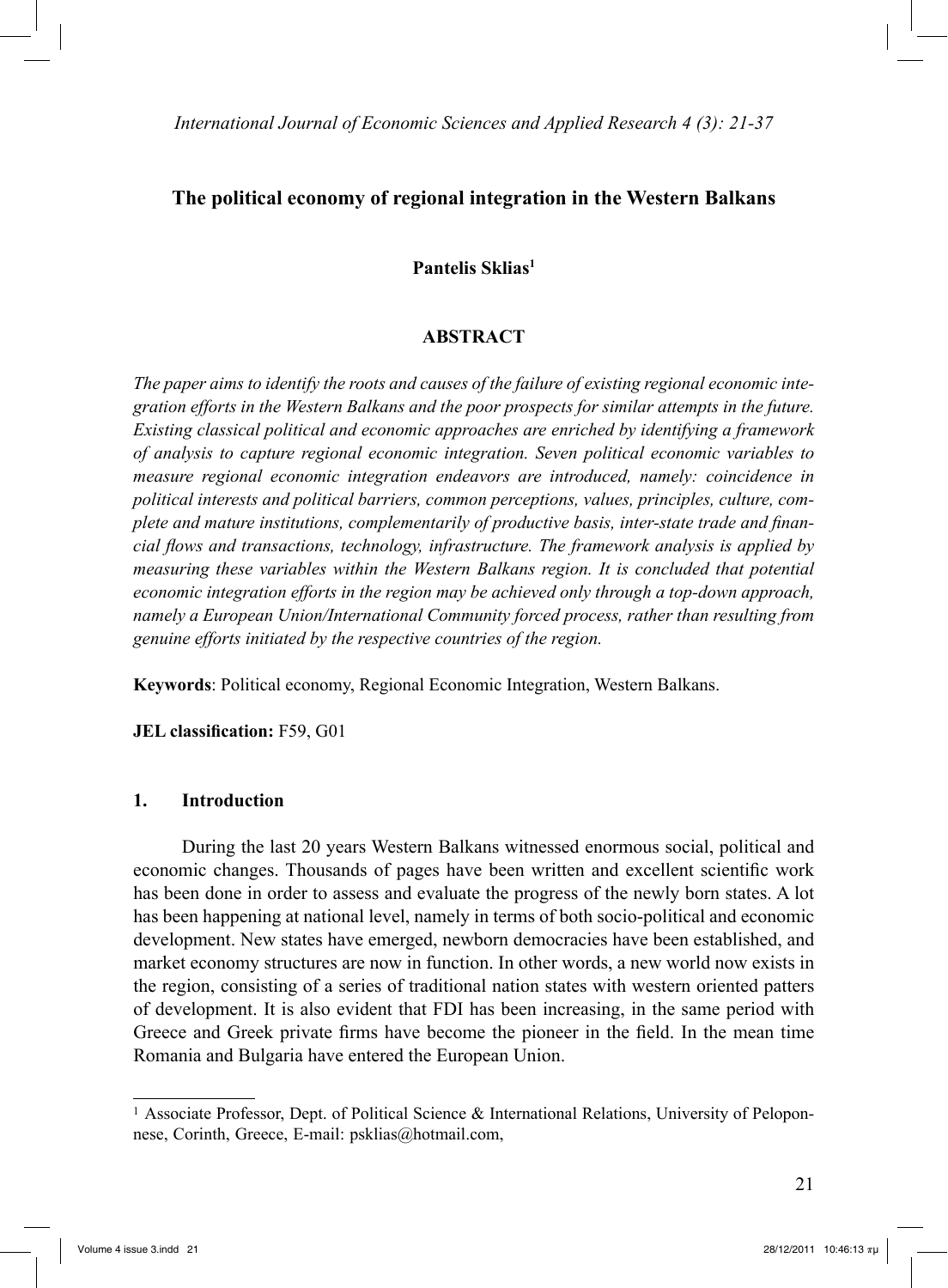#### *Pantelis Sklias*

 In the paper it is argued that although the above mentioned critical and astonishing developments have taken place, regional integration and development are still under question and pending, far from being accomplished. Neoclassical economic theories set a series of prerequisites and variables to be fulfilled in order to presume a successful path and accomplishment of regional cooperation and development. Among those a series of political and economic criteria are set. It will be proved that although economic development and FDIs have considerably contributed towards the well being of the people of the new born states, political development has not followed the same path, resulting in a series of inadequacies and gaps to what concerns the democracy model in the region. Even in terms of economic development, wealth is unequally distributed with large portions of the populations, especially national and religious minorities staying out of the scope. Regional economic projects have neither been visualized nor accomplished. An additional element to be evaluated in terms of what concerns the prospects of regional cooperation and development is the fact that Greece, a net contributor of FDI and a promoter of regional cooperation in the region, has been severely affected by the recent financial crisis, which limits its capabilities and potential as a political and economic figure.

 The aim of the paper is to prove that regional cooperation still has a very limited scope in the region of the Western Balkans, while the conditions are not so promising. Although a series of economic steps have been realized, the political conditions for such an achievement have not been met, while the minimum impact of economic results are also now under threat due to the latest financial crisis and the limited capacity of Greece to play a key role in this direction. As a result, a stronger political will is now required, which seems to be out of hand of the political leaders of the region.

 In this framework, the theoretical considerations to what concerns the prerequisites for achieving a certain level of regional integration will be assessed. More specifically, there will be an assessment regarding the level of accomplishment of a series of variables, which is personally believed to constitute the analytical framework for capturing the political economy of regional economic integration. Then, the proposed framework will be applied to the case of the Western Balkans economies and there will be a justification of the reasons the existing regional economic efforts are limited, and the prospects nonpragmatic. Finally, it is stated that a top-down approach from the point of view of the EU is more feasible to achieve results rather than genuine approaches originating from the states of the region themselves.

#### **2. Theoretical Considerations**

 Regional Integration and Cooperation has been addressed by a considerable number of distinguished scholars. Nevertheless, the extended variety of approaches and perspectives, which the economists have attributed to regional integration, finally leads to the lack of a commonly agreed definition and meaning of the term, thus making the issue discussed ambiguous. It is characteristic that the discussion has also been overwhelmed by the distinction between the "positive" and the "negative" aspects of integration (Tinbergen,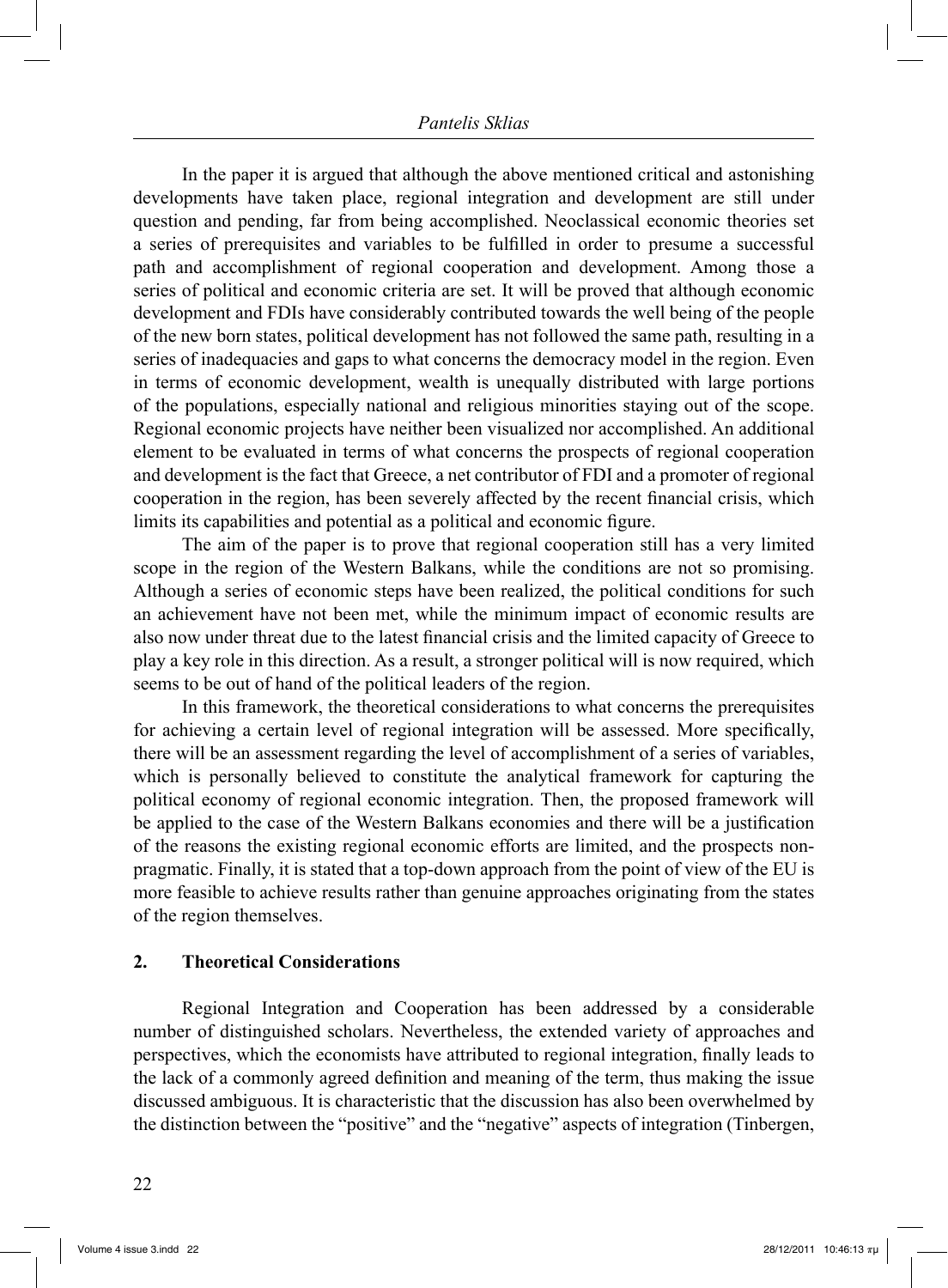1954, p.122). Namely, initiatives such as the abolishment of a series of obstacles including discriminatory treatment and functioning of reductionist institutions and policy measures are among those, which form the so-called "negative" integration. On the other hand, policy adaptation and establishment of new institutions and policies with compulsory authority are among those which form the so-called "positive" integration. Experience has demonstrated that "negative" integration is easier to achieve since "positive" integration and the measures encompassed very much influence, national sovereignty and the transfer of traditional state power to hyper state institutions and bodies.

 Balassa (1973, p.1) considers economic integration both as a process and as a state of the art. Although the process entails a dynamic element within it, the notion of the state of the art is a rather static meaning of a given situation. Eventually, it still remains unclear to what extent a given process or situation may lead to a certain level of integration at local, regional, or global level. It is important to justify what the exact type and magnitude of a process required to reach a certain level of integration is.

 Others (Molle, 1991, p. 5) make a clear cut interconnection among economic integration and the gradual abolition of national economic boundaries. In this framework, a certain period of time is required in order for the system to absorb the consequences of such a gradual abolition of economic borders. This period can be anything between five to ten years. Experience has shown that such a transitory period has not been necessary in cases such as the one of the EFTA countries, which had to satisfy the requirements of the *acquis communautaire* without such a period. The abolition of economic boundaries is also a prerequisite for Pelkmans (1984, p.3).

 Pinder (1969, p. 143-145) considers the union to be the combination of different parts into a totality. Integration is a process towards the union. Economic integration entails the abolishment of discriminations among the economic subjects of the member states as well as the establishment of common policies.

 Baldwin and Wyplosz (2006) propose six criteria for the examination of whether one country is able or unable to participate in a monetary union. These criteria can be based either on economic factors like labour mobility, production diversification, and openness or on political elements like the fiscal transfers, homogeneous preferences and the solidarity criterion. According to them the European countries do not satisfy either the labour mobility or the fiscal transfer criterion, they partly satisfy the homogeneity of preferences criterion and it is very unclear whether there exists a common sense of solidarity. Instead, the European countries satisfy the trade openness and the production diversification criteria.

 Venables (2003) supports that "the outcomes of regional economic integration depend on the comparative advantage of members, relative to each other and relative to the rest of the world. Countries with a comparative advantage between that of their partners and the rest of the world do better than countries with an 'extreme' comparative advantage. Consequently, integration between low income countries tends to lead to divergence of member country incomes, while agreements between high income countries cause convergence. Results suggest that developing countries are likely to be better served by 'north-south' than by 'south-south' agreements".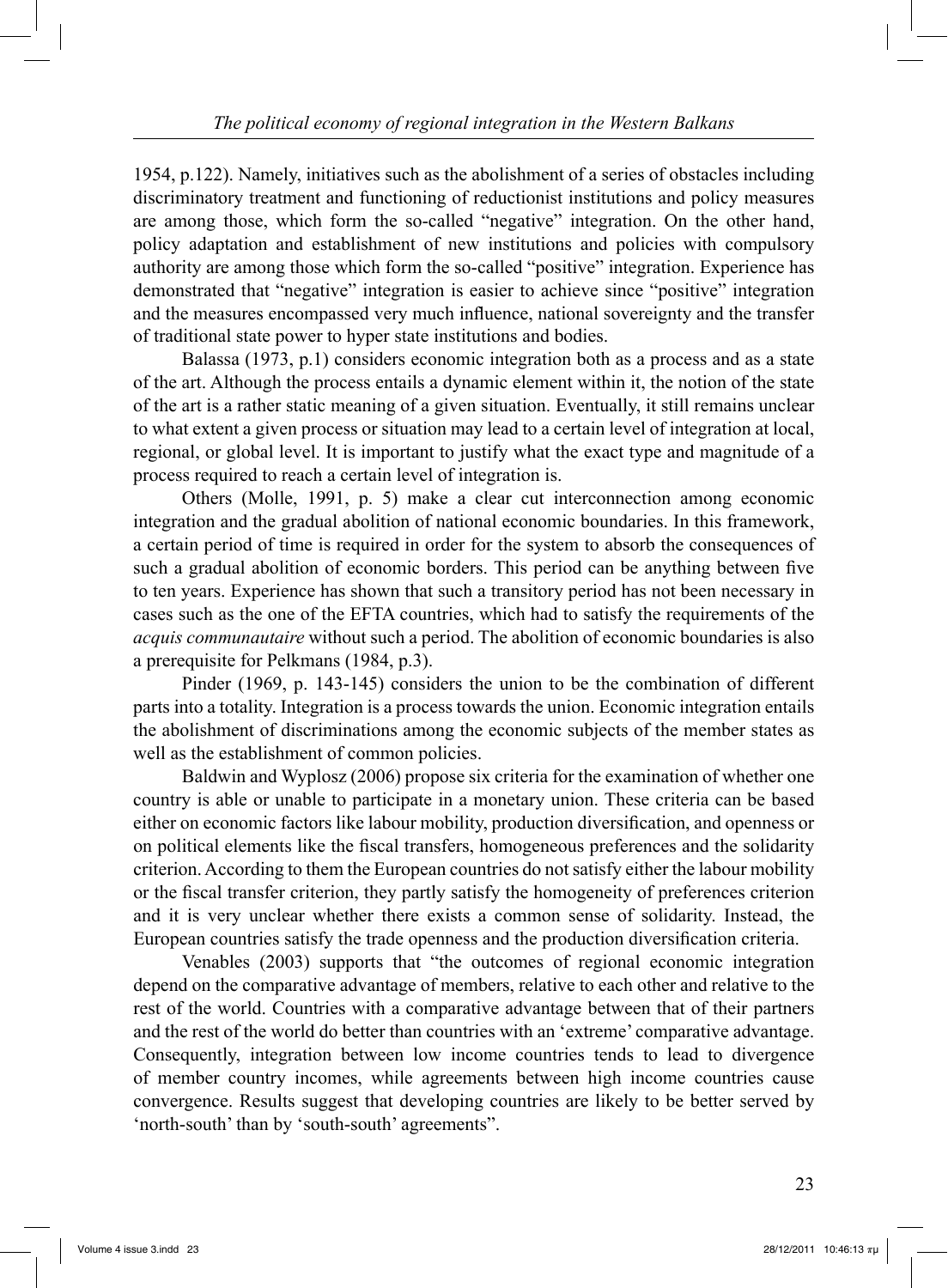Soamiely (1999) states "The remaining outsiders would probably form a bloc of their own, which would lead members of the original bloc to increase its size in anticipation of the creation of the second bloc. The threat of regionalism by outsiders would foster larger regional integration arrangements. Even if blocs were formed and merged simultaneously, yielding progressively larger symmetrical blocs, they would fail to converge in a single bloc unless the external tariff was low enough. In other words, global free trade could be achieved through bloc expansion if trading blocs lowered their external tariffs when abolishing their internal tariffs".

 Numerous researchers and scholars have attributed to economic integration merely economic characteristics with emphasis on the abolition of discriminatory measures among the various parts, participating in the process as well as in the establishment of joint economic policies and institutions. Nevertheless, it is personally believed that such an approach is rather restrictive and does not adequately address the phenomenon from a spherical point of view. Namely, it does not take into consideration the level of political development required within the various states to be integrated for the accomplishment of such a complex task, such as the one of economic integration.

 In this case, economic boundaries are the notional line across which movement of goods, services and other production elements are of a low intensity. The main argument when contemplating such an approach is the fact that the simple abolition of economic barriers is not adequate to guarantee the movement of goods, services and other sources. It is rather a simplified approach, which does not take into consideration a series of noneconomic obstacles, including the language, principles, culture, perceptions, etc. The same is the case concerning the political institutions as well as the level of political development among the nations concerned.

#### **3. The framework of analysis: the political economy of regional integration**

 What is being argued in this part of the paper is the need for an enriched approach when attempting to assess and evaluate the prospects of a regional integration endeavour. Neoclassical economic thinking has contributed to the understanding of this process from the economic point of view. Nevertheless, social, political and cultural aspects have been omitted which, in the end, make the whole epistemological attempt obscure, thus leading to fragmented outcomes and often misleading observations and understanding of the reality.

 Political development analysts and scholars have also clearly put forward both the quality and the quantity aspects of political development (Koutsoukis, 1999, p. 84). Quality meaningfully addresses "change" and "modernisation", while quantity entails "growth" and "numerical increase". Political development is considered as the transition from a given situation to another which becomes better, bigger, more comprehensive. In all understandings, political development entails the political system, meaning the government, institutions and processes, which, in the end, contribute to the better functioning of the political system in terms of production and distribution of the political goods.

The impact of political preferences on trade preferential arrangements has also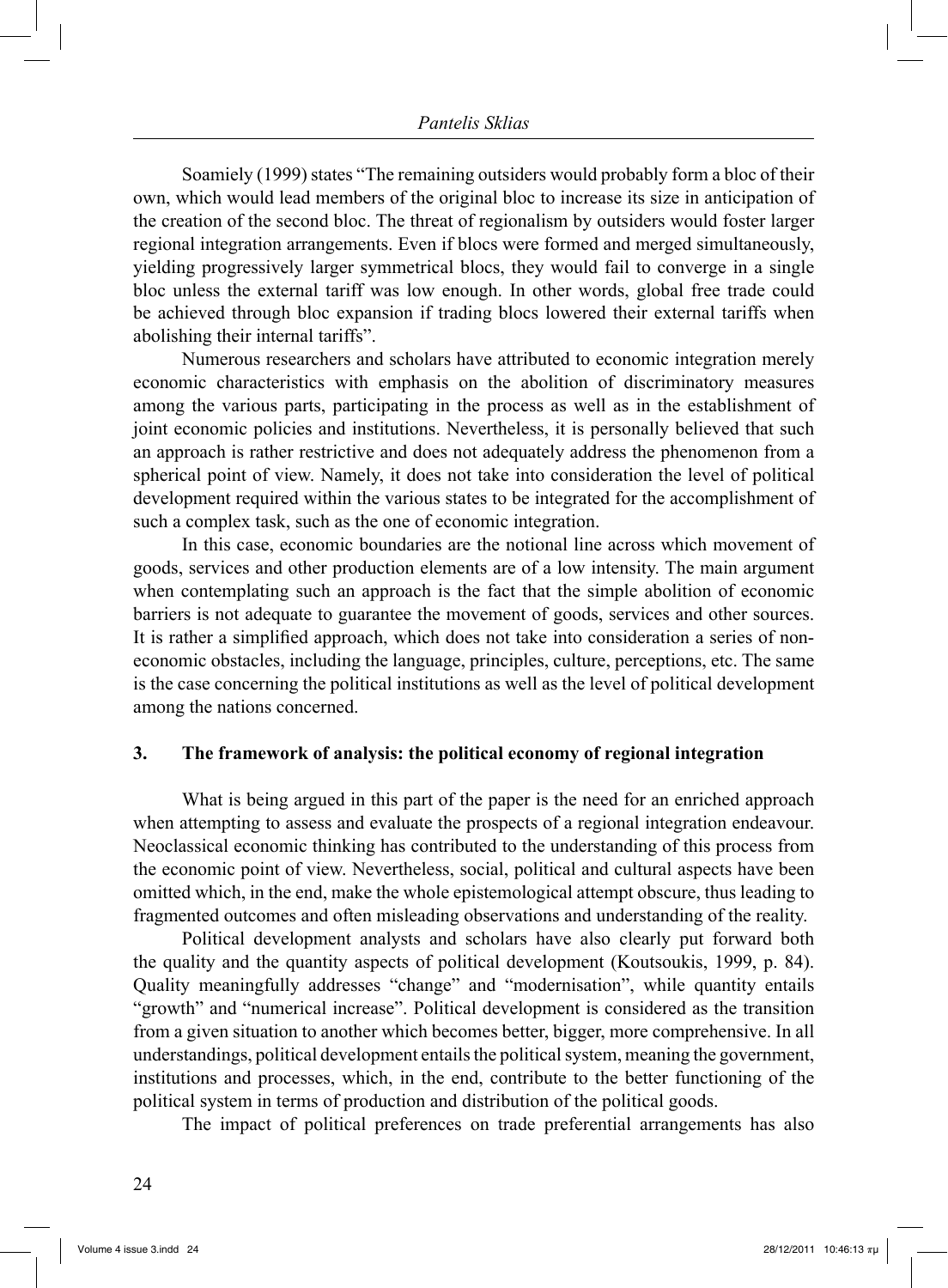been addressed (Krishna, 1998). In this framework, preferential trading arrangements are analysed from the viewpoint of the "new political economy" that considers trade policy as being determined by lobbying of concentrated interest groups. Two conclusions are reached: first, the trade-diverting preferential arrangements are more likely to be supported politically; and second, such preferential arrangements could critically change domestic incentives so multilateral liberalisation that is initially politically feasible could be rendered infeasible by a preferential arrangement. The larger the trade diversion resulting from the preferential arrangement, the more likely this will be the case.

Dascher, Kristof and Haupt, Alexander (2008) argue that:

"At borders where rich and poor countries meet, services prices differ hugely. In principle, price differentials could be exploited to mutual benefit, offering improved job opportunities to the poor as well as better shopping opportunities to the rich. However, cross-border shopping is often limited by the substantial transaction costs of crossing the border. Moreover, local governments frequently fail to cut these transaction costs even where they have the opportunity to do so. In this paper, we show (i) why a majority of the local electorate often backs this outcome, (ii) how intra-country mobility affects local policy, and (iii) how (inter-) national regulations shape local decisions".

 The impact of culture on processes, practices and dynamics has also been extroverted by scholars (Koutsoukis, Sklias, Roukanas, 2011).

# **Figure 1: The analysis framework: Culturally-aware economic development supports sustainable development in Koutsoukis N., Sklias P. and Roukanas S. (2011).**

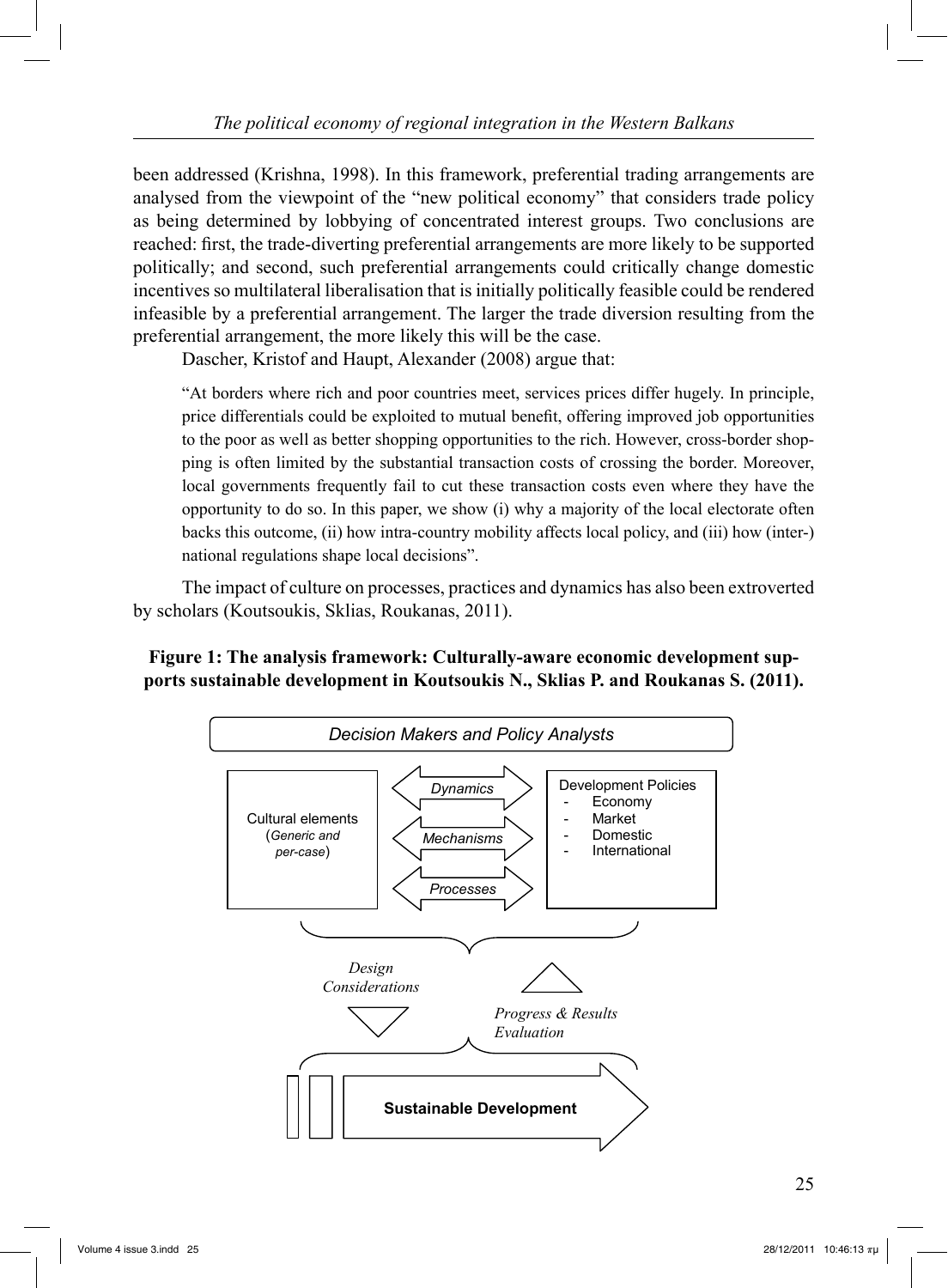Koutsoukis *et. al*. (2011) have demonstrated that:

"Culture is one of the factors to be considered for the transformation of the social capital to economic development achievements. Culture and economy create a circuit of two-way inflows and outflows. On one side, the economy supplies culture (the political-social architecture, the institutional environment, the legal civilisation, the behaviours related to values) with inflows, such as investment capital, capital equipment, technology and specialised workforces. On the other side, culture, through the institutionalised system of redistribution of public revenues for social provisions and programmes (state budget) and the effective operation of the rule of law state, transforms the above inflows of resources to social capital. Furthermore, by means of increasing the social dividend it boosts the process of independent development, thus leading to the utilisation of all social forces and modernising the productive framework through the inflow of scientific and properly trained human resources. The institutional architecture and the axiological origins of the society affect the policies followed, since they relate culture to development in a harmonious manner".

 Hazakis (2011, p.180) also enriches the study and the research on competitiveness by encompassing a series of qualitative factors in his analyses. More precisely, he states that:

 "It is further suggested that the notion of competitiveness is as much about qualitative factors (i.e., networks, interactions of institutions), as it is about quantifiable attributes (i.e., patenting rates or export market shares). Consequently, more attention should be given to the issue of the link between structures, agents and norms, to understand not only competitiveness outcomes, but also factors that determine the content of competitiveness. To put it simply, competitiveness depends both on intra-organisational resources and on extra-organisational assets. One needs to understand the dynamic interplay of these factors in a particular institutional setting, to explain the failure or success of firms".

 He (Hazakis 2010, p.1) also stresses the role of ethics when assessing transition economies. He suggests that:

 "Transition economies need not to provide dichotomy between the end and the means of economic policies but rather need to reflect ethically how market and institutions interact efficiently, targeting in general economic and social welfare".

 From the above it can be argued that the political economy of regional integration can only be comprehended as part of a holistic approach in capturing the different levels of political and economic development. In such an approach, a series of indicators can be considered, namely:

- *Economic indicators including:*
- GDP growth
- Trade in goods and services
- Foreign Direct Investments
- Equal distribution of income and wealth
- Production structure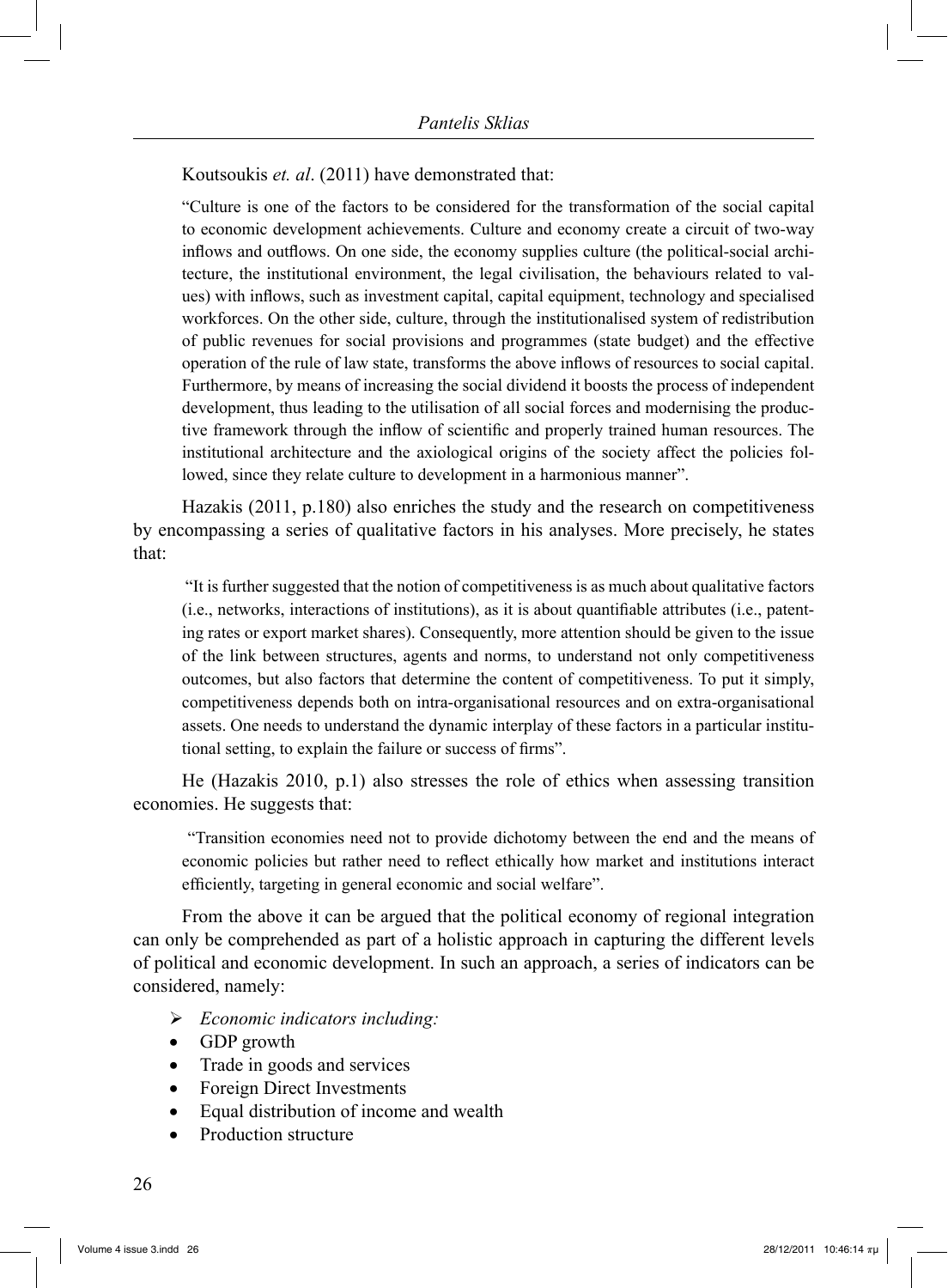- *Political indicators including:*
- Free elections
- Free expression
- Political willingness
- Definition of national interests
- Functioning of the party system
- Participation in elections
- National pride and sovereignty
- National security
- Level of political maturity
- Functioning of institutions
- *Social indicators including:*
- Social participation
- Respect for human rights
- Female participation

 By stating the above indicators it can be claimed that the evaluation of a regional integration process overpasses the pure economic criteria, to a large extent. Social and political elements play their own role and in a lot of cases overweigh the neoclassical economic prerequisites. Abolition of trade, fiscal and other barriers of pure economic nature is only one part of the whole picture. However, the perceptions on national interest, identities and norms, national security notions as well as the dependency path, play their own role when assessing the success or failure of a process. Thus, political willingness still remains the question.

Such a methodological approach may be figured as below.



**Figure 2: Capturing Regional Economic Integration**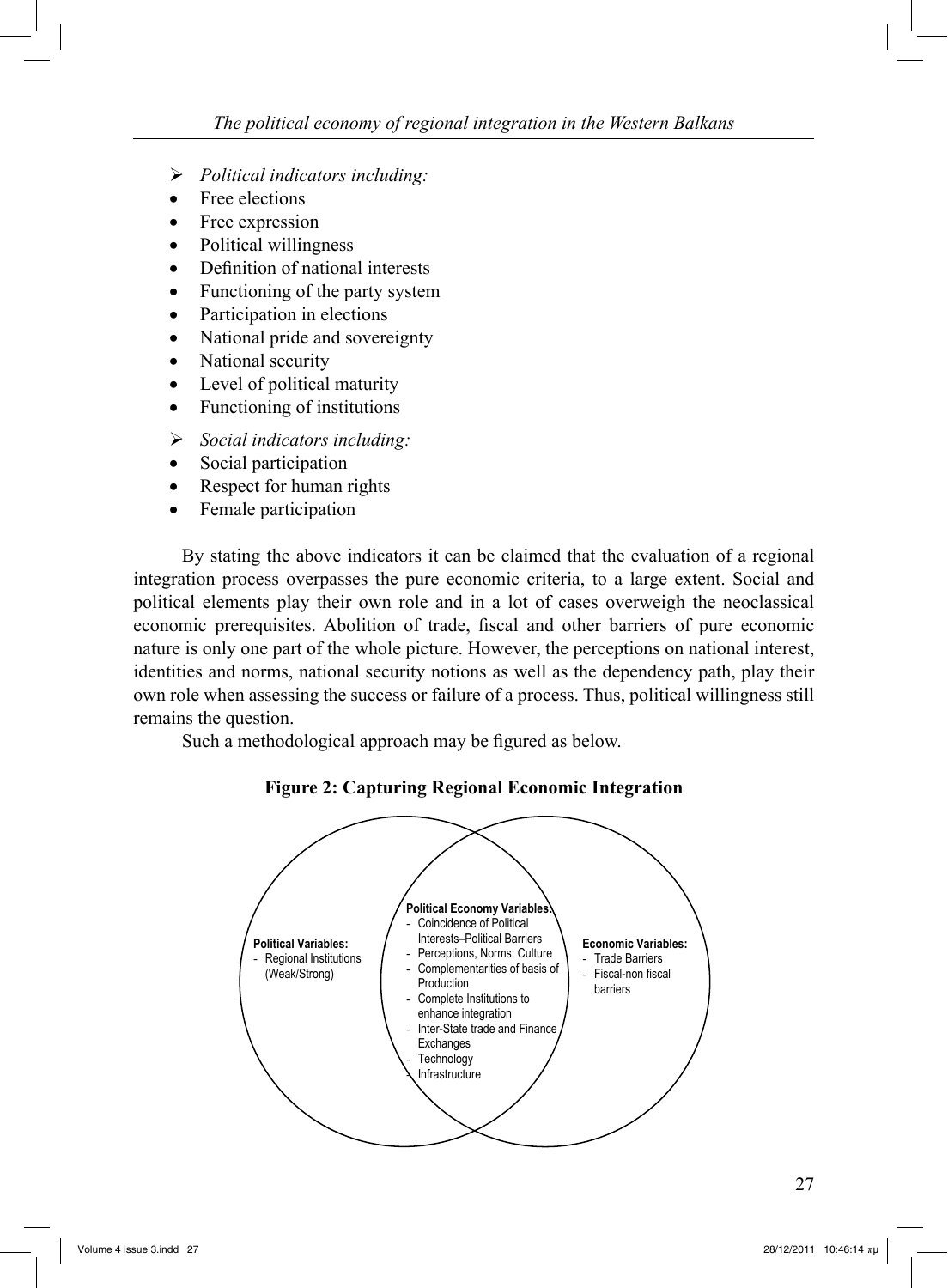The above Figure makes clear that from a personal point of view the variables to be assessed when attempting to evaluate perspectives for regional economic integration can be considered as follows:

# **A. Traditional Economic Variables:**

#### 1. Trade barriers

The level of removal of trade barriers and trade distortion measures and policies is a clear indication of the level of regional economic integration to be achieved. The more trade barriers exist, the less integration level can be achieved.

#### 2. Fiscal and non-fiscal barriers

The level of removal of fiscal and non-fiscal barriers and distortion measures and policies is a clear indication of the level of regional economic integration to be achieved. The more fiscal and non-fiscal barriers exist, the less integration level can be achieved.

#### **B. Traditional Political variables**

# 1. Regional Political institutions

The existence of strong regional institutions to mobilize regional economic and political initiatives in favour of regional economic cooperation and integration is a serious tool and mechanism towards achieving the direction and accomplishment of the process. Whether such initiatives are to have a sound basis or they are to "swallow" attempts may be an indication of the depth of any effort undertaken.

# **C. Political Economy variables**

# 1. Coincidence of national interests and political barriers

The coincidence of national interests at a given moment is, in my opinion, a serious impetus to mobilize, initiate and deepen regional economic integration schemes. The existence or non-existence of political barriers is a parameter to be considered when assessing the attempts for regional integration. More precisely, historical events, political rivalries and the existence of minorities may be elements that can or cannot enhance regional economic integration prospects.

# 2. Perceptions, Norms, Values, Culture

A common perception in both government and people's level of the nations to go ahead with a regional integration scheme is a prerequisite for its success or failure. The larger the level of common understanding is, the better the chances for the said scheme are.

# 3. Complementarity of Productive basis

It is proven that countries with complementary productive basis have more possibilities to benefit from a regional economic integration scheme. In other words a south to south integration scheme has less chance to be successful compared to a north-south scheme. The comparative advantage theory can be more successful and applicable in economies whose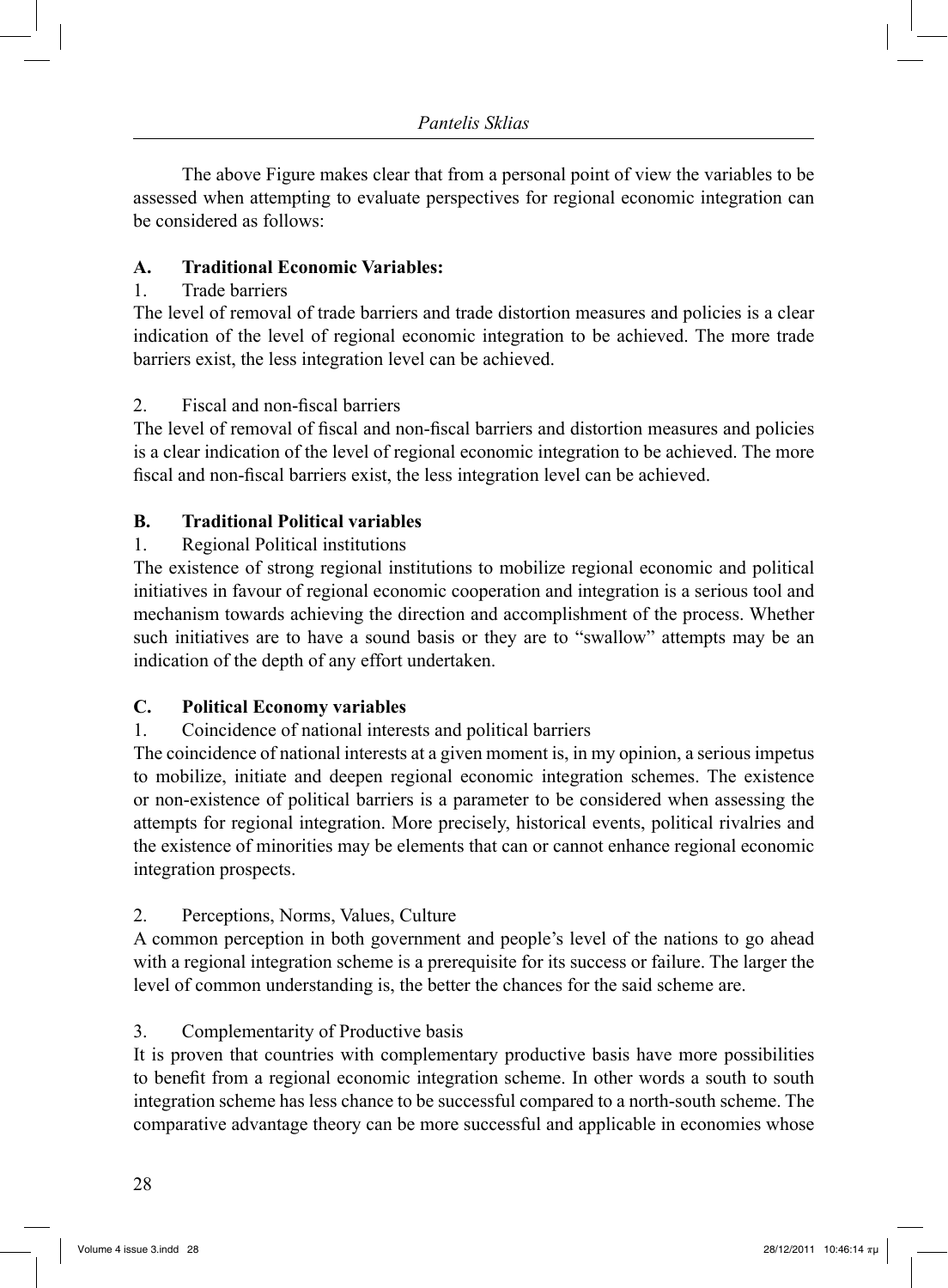productive basis is complementary rather than competitive and potentially antagonistic. This is more obvious in the cases of economies whose productive basis is heavily dependent on agriculture or in non-competitive sectors.

# 4. Complete and Mature Institutions

Incomplete and / or immature political and economic institutions are a serious impediment for regional economic integration. Within this specific variable I also encompass administrative capacity, effectiveness, as well as the level of corruption and the level of satisfaction for its citizens.

# 5. Inter-state trade and financial transactions

Inter-state and financial transactions among the nations to participate in a regional economic integration scheme are a positive indication for the success or failure of that scheme. The evolution of the level of transactions may also be an indication of the prospects.

# 6. Technology

Regional economic cooperation prospects among countries with low level of technology are limited. Limited use and low level of technology among the countries to potentially participate in a regional economic integration scheme means fewer possibilities for communication and material and non-material exchanges and limited communication channels among the people, thus reduced level of understanding, more normative obstacles and lack of common principles.

# 7. Infrastructure

The existence and use of high levels of infrastructure, that is an extensive transportation network, telecommunications, etc. is a positive contributing factor for achieving regional economic integration. The lack of such an infrastructure basis is a negative factor when assessing regional economic integration prospects.

 Having developed an analytical and methodological framework of analysis I will now proceed with the application of the said variables in order to assess the political economy of regional economic integration in the Western Balkans.

# **4. The Political Economy of Regional Integration in the Western Balkans**

 In order to evaluate the prospects for regional economic cooperation in the Western Balkans the explanatory framework developed above will be used. More precisely, the variables to be assessed are the following: coincidence of national interest, common perceptions on norms, principles, culture, complementarity of productive basis, political barriers, complete and mature institutions, inter state trade and finance transactions, technology, infrastructure. With the term Western Balkans it is meant the countries of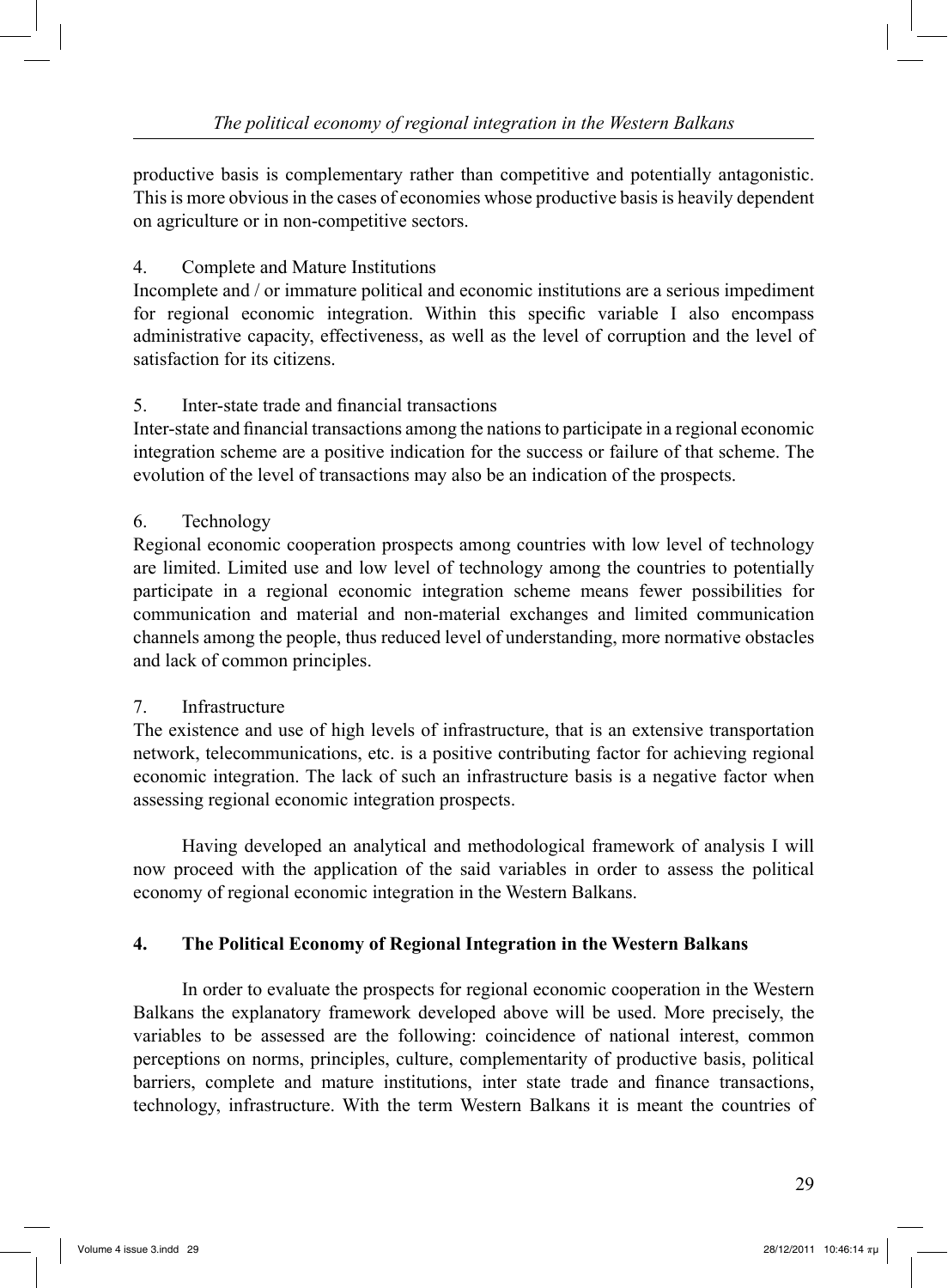Albania, Former Yugoslav Republic of Macedonia (FYROM), Kosovo (under the UN Resolution 1244), Serbia, Montenegro and Bosnia & Herzegovina.

1. Coincidence of national interests and political barriers

 It is more than evident that national interests as they have been expressed by the political elites of the countries concerned are not coinciding. There are a series of indicators that clearly prove the above argument. More precisely, Table 1 exposes the most indicative ones:

| Negative Indicator                                       | Yes (countries involved)                                            |  |
|----------------------------------------------------------|---------------------------------------------------------------------|--|
| $Cross - boundary$ disagreements –<br>political barriers | Yes (FYROM-Kosovo; Kosovo-Serbia,<br>Serbia $-B&H$ )                |  |
| Conflicting declarations and public<br>statements        | Yes (Kosovo-Serbia, Serbia-FYROM,<br>Serbia-Croatia, Albania-FYROM) |  |
| Ethnic minorities rights issues raised                   | All the countries in the region                                     |  |
| Separatist aspirations within states                     | Yes (Kosovo, FYROM, B&H, Serbia)                                    |  |
| Perceptions on potential armed conflict                  | Yes (all countries)                                                 |  |

# **Table 1: Level of coincidence in national interests among the Western Balkans states – political barriers**

 It is also characteristic that although most Balkan citizens did not anticipate another armed conflict in the region, the proportions of those respondents holding this view varied between 62% in Serbia and 88% in Croatia (Balkan Monitor, 2010). A notable change was registered in Bosnia and Herzegovina: since 2009, the share of interviewees thinking that the risk of war was not imminent has increased sharply by 22 percentage points to 49%. Respondents in FYROM and Serbia were the most likely to say that it was *probable* or *certain* that war would break out in the region (28% and 24%, respectively).

#### 2. Common Perceptions on Norms, Principles, Culture

 Researches have indicated that the level of common perception in terms of norms, principles and cultures among the people in the Western Balkans is still very limited (Andrianos 2007). A series of indicators demonstrate that we are still a long way from reaching a common understanding in terms of a common future under common rules and guidelines. Indicative indicators include:

*The role of religion*. Religion is gaining importance for most ethnic groups in the Western Balkans. The only groups that placed less importance on religion were nationals in FYROM and Bosnians in Bosnia and Herzegovina (Balkan Monitor, 2010).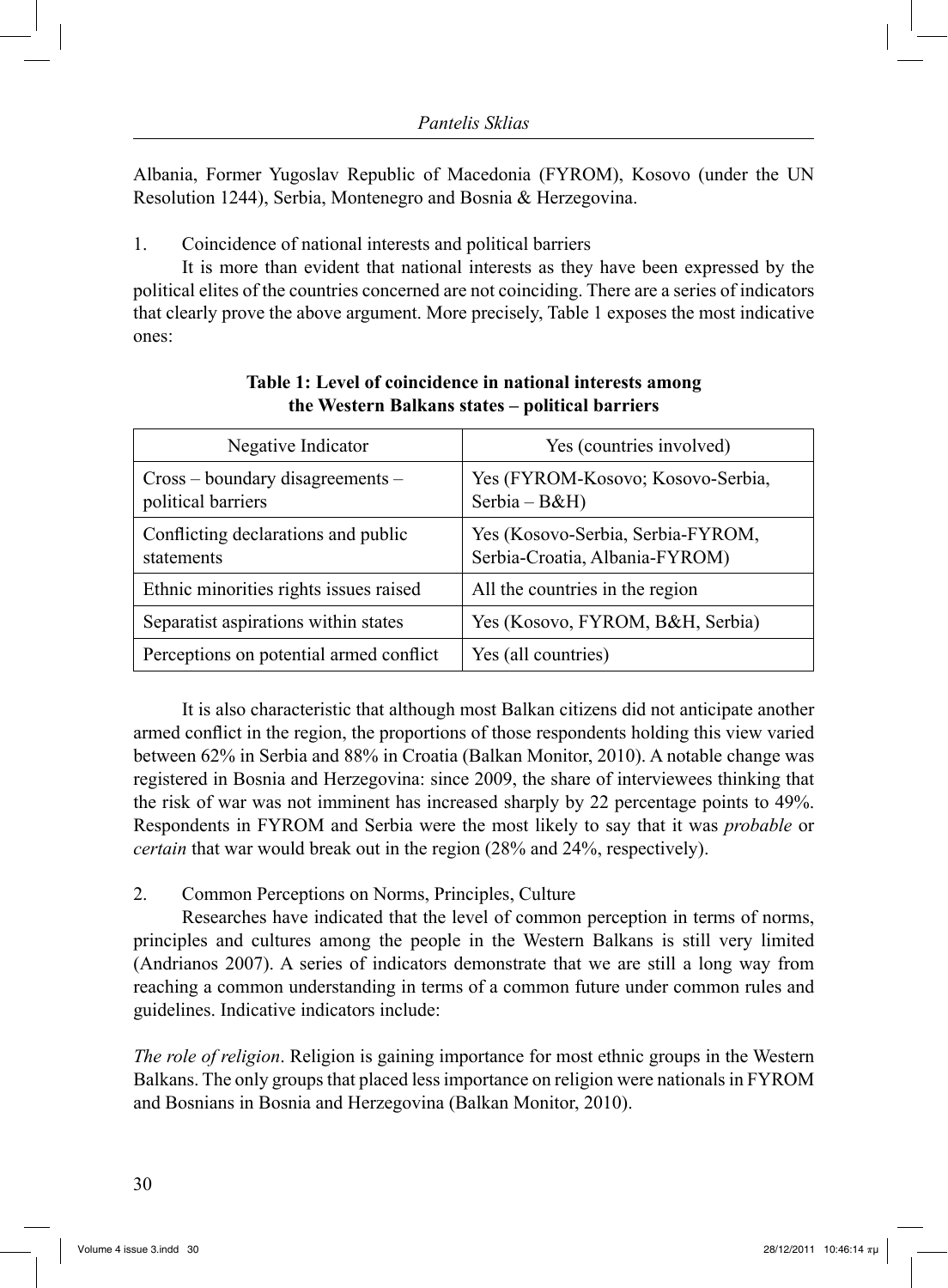*The expectation for the future*. As in earlier survey waves, respondents across the Western Balkans were more prone to see *better opportunities abroad* than at home (Balkan Monitor, 2010). Notable developments were registered in Albania and Kosovo, where the numbers being provided better opportunities outside their country have fallen dramatically since 2008: by 25 percentage points in Kosovo (to 48%) and by 12 points in Albania (to 52%). The opposite was seen in Croatia and Montenegro, where the shares of interviewees being provided better chances abroad have increased (since 2008) by 17 points (to 48%) and by 14 points (to 52%), respectively.

*Social and Economic Integration of Minorities*. Statistics demonstrate that national minorities are not socially and economically integrated. It is characteristic that unemployment rates among national minorities still remain considerably higher than majority populations in the respective countries. Additionally, free movement of persons is not yet guaranteed, for example, in Kosovo, which mainly affects minority groups and enclaves in the region (European Commission, 2009b). The situation in Serbia is also elusive. More precisely, it is stated that (European Commission):

"As regards *Vojvodina* no agreement has been reached at national level on the adoption of a new Statute. An agreement on the restructuring of the Government Coordination Body for *southern Serbia* was reached. However the situation in southern Serbia deteriorated in July 2009 following a number of attacks on the Serbian gendarmerie. The situation in *Sandžak* is volatile; divisions within the Muslim community have continued and there have been several outbreaks of violence. The number of *refugees* and *internally displaced persons (IDPs)* in Serbia remains high. The situation for IDPs continues to be very difficult and they are faced with many obstacles in exercising their social rights".

The situation in Montenegro is also similar (European Commission, 2009c). It is stated that:

"The social and economic situation of displaced persons and the RAE population remains a matter of serious concern. They continue to face very difficult living conditions and discrimination. Implementation of legislation and strategies must be pursued with more determination".

3. Complementarity of Basis of Production

 The level of complementarity on the basis of production is limited. This means that we are facing the potential for competition among the economies rather than the potential for cooperation.

 Among the key structural challenges in the economies of the Western Balkans the following are included (OECD 2010):

- $\triangleright$  Small private sector;
- $\triangleright$  Low level of innovation by domestic firms with emphasis on processes rather than R&D;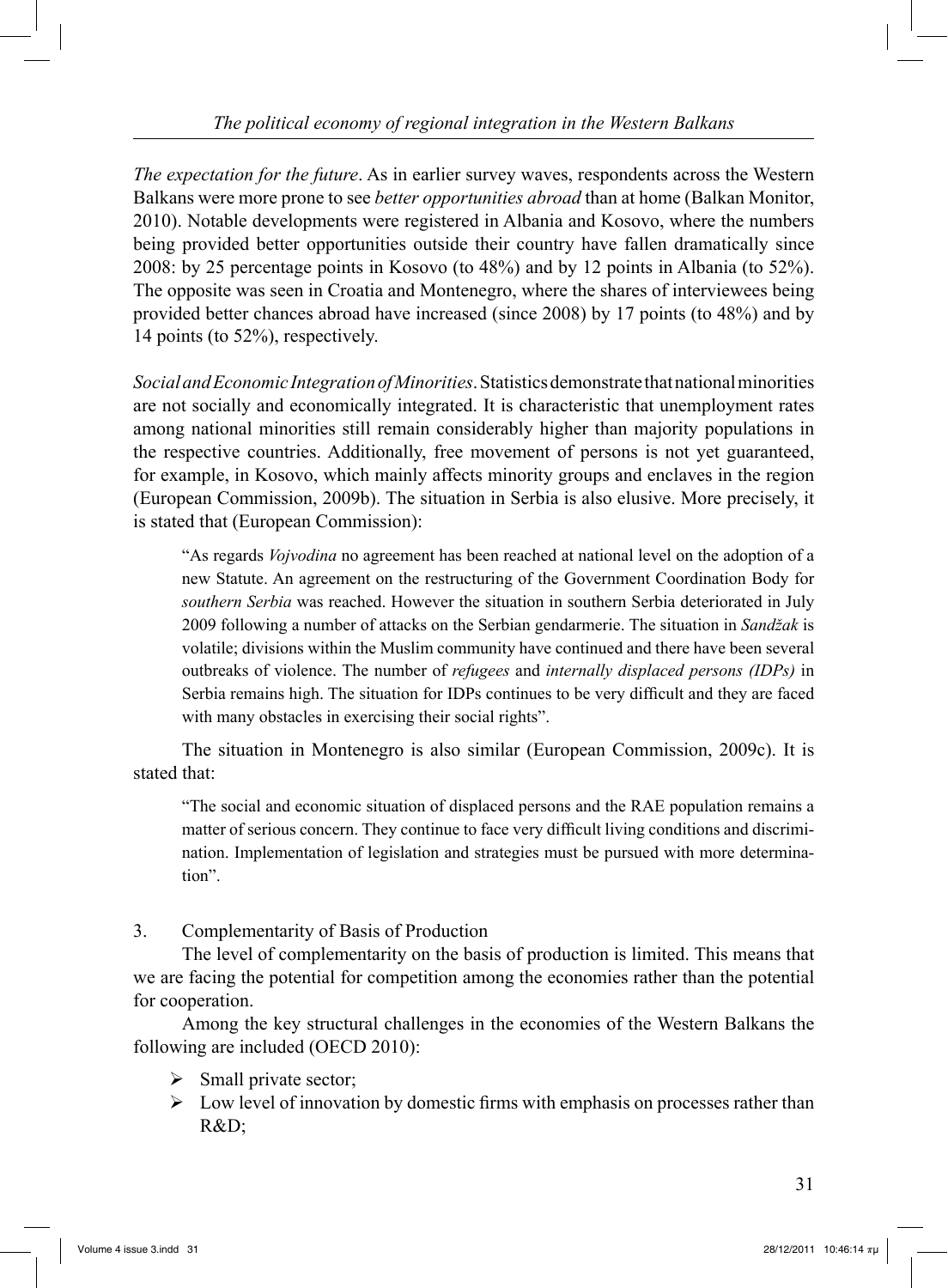- $\triangleright$  Weak linkages between business and tertiary education and skills gap;
- $\triangleright$  Export profile dominated by low skilled services and natural resource intensive products.

 Grupe and Kusic (2005) argue that although there are still some non-tariff trade barriers in South Eastern Europe, the main reason that actual and potential trade is still rather low is related to similar trade structures and little complementarities. The comparative advantages are overlapping to a large extent.

 The need for differentiation through value-added services and innovation is apparent (OECD, 2008, p.19):

"To support growth, sector specific policy barriers need to be removed. In the apparel manufacturing sector, investing in technology to upgrade offering capabilities is key to responding to investor requirements: for example, investing in electronic data interchange (EDI) to reduce lead times, or in equipment to move from cut-make-trim (CMT) manufacturing and become original equipment manufacturers (OEMs) able to provide finished goods. However, access to and the cost of finance are a significant constraint on investment. On average, companies in the sector need collateral of 177%, with an interest rate of 11%. There is a need to improve awareness of the type of financing available and the requirements for obtaining it. In the automotive components sector, there is a need to enhance collaboration efforts with international companies to upgrade capabilities. More than 50% of companies are experiencing a skills gap in regard to design, supply chain and logistics capabilities. There is a need to improve both sector linkages between original equipment manufacturers (OEMs) and suppliers, but also to improve awareness of local capabilities that could be exploited much further through, for example, regional supplier databases".

#### 4. Institutions

*Institution and Capacity – Building* in the region still has to be developed further. Based on EC's appraisal (European Commission, 2009a):

"Kosovo is not yet ready to negotiate and implement a trade agreement. For example, the administrative capacity to ensure the effective implementation of antitrust policy and state aid regulation needs to be prepared. As regards intellectual property rights, key elements of industrial property rights legislation are in place, but Kosovo still needs to build the basic administrative capacity to ensure compliance. Kosovo also needs to make significant progress in legislative alignment in the area of copyright legislation and enforcement. It also needs to make significant progress in the legislative and institutional structures affecting trade in goods, including sanitary and phyto-sanitary matters. The institutional framework to ensure adequate accreditation, certification, standardization and market surveillance needs to be applied effectively".

*Level of satisfaction from government's performance* is still limited (Balkan Monitor, 2010). Relative majorities of respondents in Albania, Kosovo and Montenegro were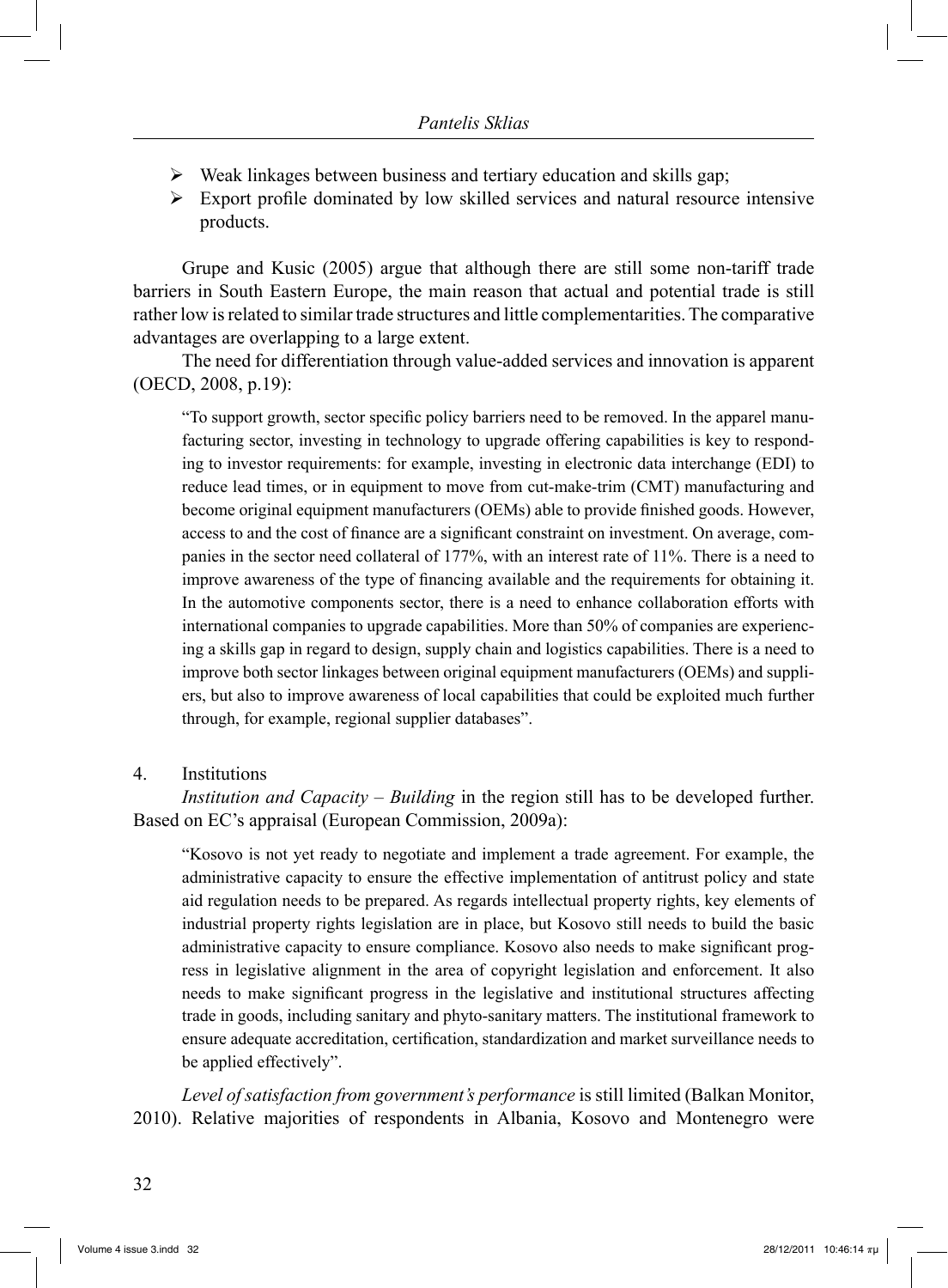satisfied with their countries' government. In Serbia, Croatia and Bosnia and Herzegovina, respondents were at least three times as likely to disapprove of their countries' government as to be satisfied. Albania was an exception: its citizens' approval of the government has increased strongly by 17 percentage points (to 48%) since 2006.

*Perceptions on Corruption level* is considerably high in the countries of the region (Euractiv, 2010). The survey, carried out in September 2009, revealed that more than two-thirds of Balkan respondents see corruption as "pervasive" and "widespread" in both government and business. The perception of corruption in business is highest in Croatia (92%), Serbia (91%) and Bosnia and Herzegovina (90%), with the figure having risen for all countries except Albania and Macedonia since 2006. The perception of corruption in government is highest in Kosovo (84%) and Bosnia and Herzegovina (81%), with Montenegro the notable exception at a much lower level of 49%. Alarmingly, more than a quarter of respondents in Bosnia and Herzegovina and Kosovo said they are personally affected by organised crime in their day-to-day life. More than half of Albanians said they had to offer a bribe or gift to solve a problem last year, compared to just 8% of Croatians.

5. Inter-state trade and financial transactions

 Inter-state trade and financial transactions is limited within the region, although the level of economic integration of each one individual state with the EU increases. This means that we are facing a paradox: an increasing tendency for economic integration with the EU for every individual state, with limited development to what concerns inter-state trade and financial transactions among the states of the region themselves.

 It is characteristic that the European Commission states for Kosovo (European Commission, 2009):

"The openness of the economy, measured by the value of imports plus exports in goods and services as a percentage of GDP, increased to 71.1% in 2008, up from 64.5% in 2007. EU Member States and CEFTA continued to be the two main trading partners for Kosovo, accounting for 40% of total trade each, the latter despite Serbia's blocking the exports and Bosnia and Herzegovina's refusing preferential treatment. The share of exports bound for the EU increased from 42% in 2007 to 47.8% in 2008. The EU's share of total imports remained at around 36%. *Overall*, economic integration with the EU has increased".

#### 6. Technology

 The level of technology in the countries of the region is considerably low. For Kosovo, for example, it is stated that (European Commission, 2009):

"*Overall*, the technology base and the state of physical infrastructure remain weak and the pool of qualified human capital small. As a result, Kosovo companies are too rarely competitive even in sectors where competitive potential exists".

 The outcome for the rest of the countries of the region is very much the same. It is also characteristic that high technology exports as % of manufactured exports in 2008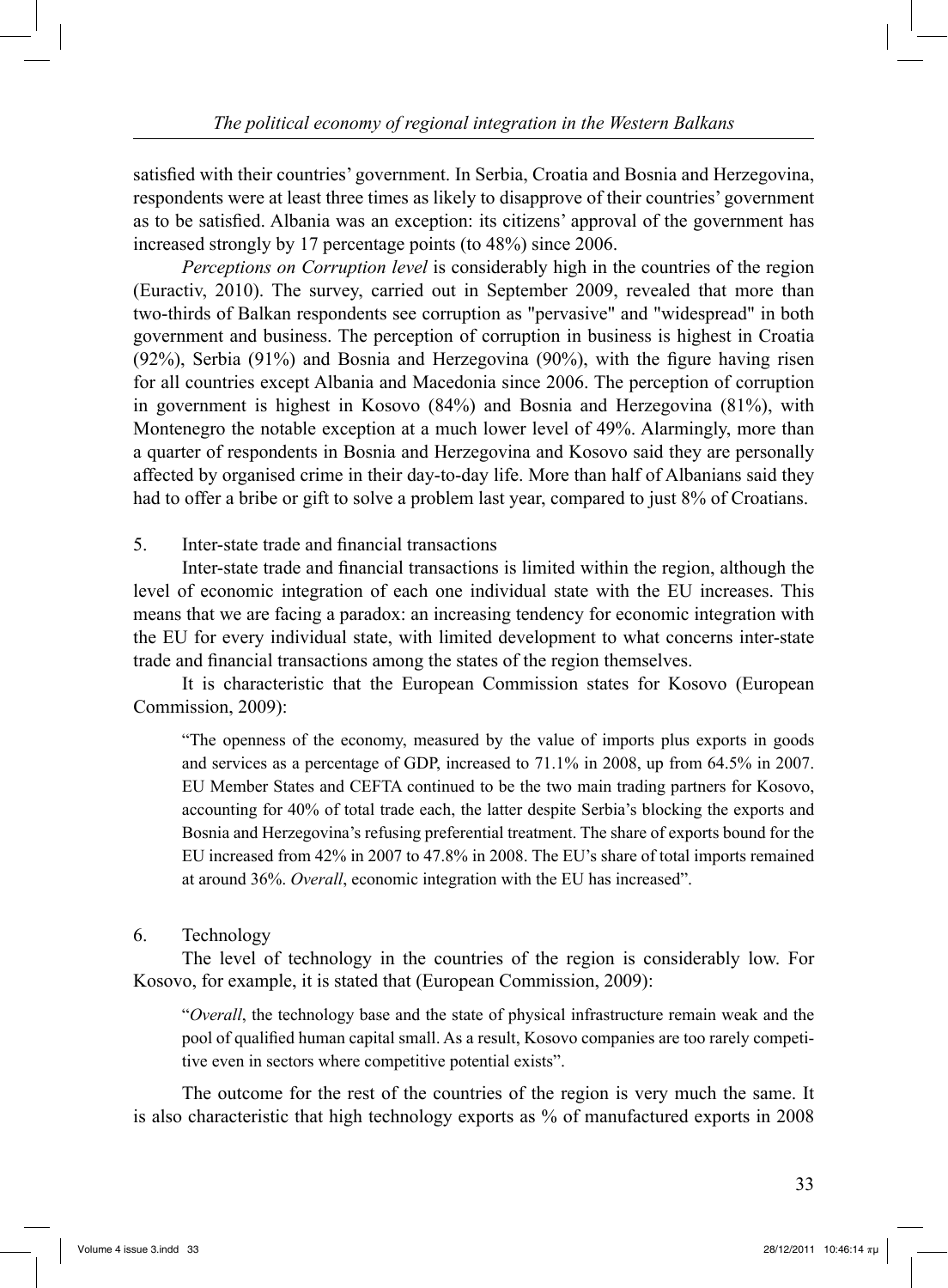accounted for 4% in the case of Albania and Bosnia & Herzegovina (World Bank, 2011). OECD (2008, p.20) also states:

"Due to the mismatch between skills demanded and skills supply, the Western Balkans faces a serious challenge in supporting growth in most sectors. For example, 44% of automotive component companies identify availability of skills as a top challenge they face in expanding operations. Lack of skills has a negative impact on competitiveness – increasing operating costs, lowering output quality and contributing to a loss of business. Mechanisms for institutionalization and dialogue between ministries of economy/industry and education are limited. This reduces the possibilities to match supply with demand at the structural level. Moreover, many nationally sponsored reform initiatives fail to include all relevant stakeholders in the reform process, limiting the political support needed to see reforms through".

#### 7. Infrastructure

 Overall, the infrastructure in Western Balkans is considered to be poor and under developed. This entails road transport, railways as well as aviation (European Commission, 2009). Petrakos (2000) states that given the weak existing regional trade network, the existence of infrastructure gaps, and the diversity of countries now existing in the Balkans, the prospects for trade expansion in the region are modest. Overall, the infrastructure is considered to be among the weaker elements when considering the prospects for regional economic integration in the region of the Western Balkans.

The empirical analysis can be summarized in the table below.

# **Table 2: Political Economy Variables for Regional Integration in the Western Balkans Level of Accomplishment / Intensity**

| Variable                                                   | Level of Accomplishment - Intensity                 |                                       |
|------------------------------------------------------------|-----------------------------------------------------|---------------------------------------|
|                                                            | Low                                                 | High                                  |
| Coincidence of national interest<br>and political barriers | $\sqrt{}$ (for coincidence of<br>national interest) | $\sqrt{}$ (for political<br>barriers) |
| Common Perceptions on Norms,<br>Principles, Culture        |                                                     |                                       |
| Complementarity of Productive<br><b>Basis</b>              | ٦                                                   |                                       |
| Complete and Mature Institutions                           | ٦                                                   |                                       |
| Inter State Trade and Finance<br><b>Transactions</b>       |                                                     |                                       |
| Technology                                                 |                                                     |                                       |
| Infrastructure                                             |                                                     |                                       |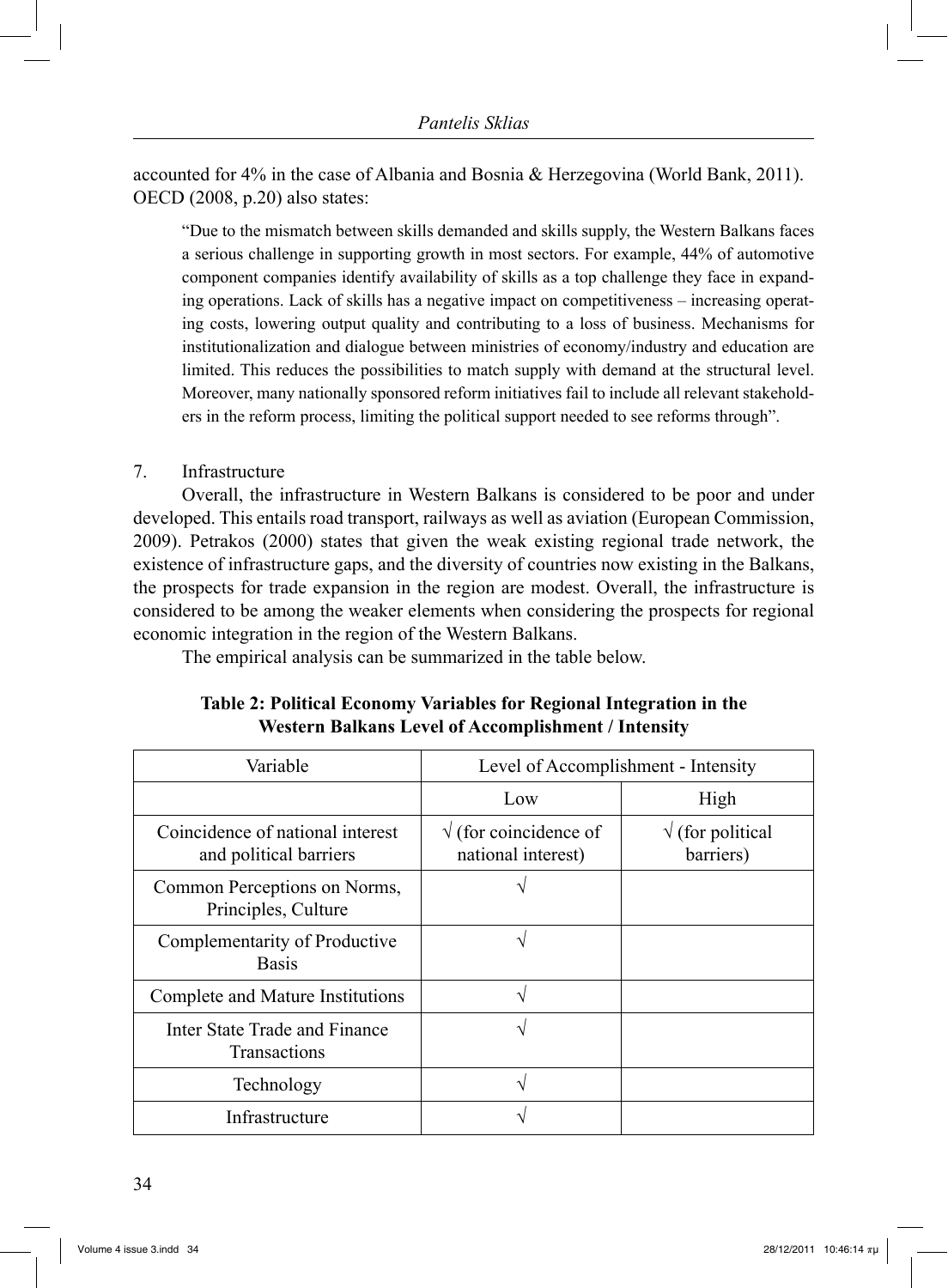The above table clearly demonstrates that the variables denoting regional economic integration prospects among the Western Balkans economies show a remarkably negative tendency. In my opinion, this justifies why existing attempts have had limited success while prospects for the future also seem to be dim.

#### **5. Conclusions and Assumptions for the future**

 In the paper it was argued that normative neoclassical approaches in regional economic integration present an inadequate framework for assessing existing efforts and preview the faith of the future ones. Political economy variables may offer a satisfactory and in depth evaluation of both the current situation and the future perspectives and endeavours. In this framework, seven political economy variables to measure regional economic integration endeavors were introduced, namely: coincidence in political interests and political barriers, common perceptions, values, principles, culture, complete and mature institutions, complementarily of productive basis, inter-state trade and financial flows and transactions, technology, infrastructure.

 The proposed framework in the case of the Western Balkan economies was applied providing an explanatory basis for assessing current regional economic attempts and evaluating future perspectives. I have justified why regional economic efforts are limited and the prospects non-pragmatic. The main reason is the fact that empirical analysis of the above political economy variables mentioned seem to be of a low intensity and low level of accomplishment. I conclude that potential economic integration efforts in the region may be achieved only through a top-down approach, namely a European Union/International Community forced process, rather than resulting from genuine efforts initiated by the respective countries of the region.

 The above proposed framework analysis could also be useful when assessing regional economic integration schemes among low economically developed, war torn, multiethnic societies such as the cases of the regions of Central and Sub Saharan Africa or Central Asia. The level of intensity and accomplishment (high/low) of the proposed political economy variables can be an indicator of potential regional economic integration.

#### **References**

- Andriamananjara, Soamiely, May 1999, *On the Size and Number of Regional Integration Arrangements: A Political Economy Model,* World Bank Policy Research Working Paper No. 2117, available at SSRN: http://ssrn.com/abstract=170108 or doi:10.2139/ ssrn. 170108.
- Andrianos I., 2008, *The effects of Cultural and Social Particularities upon the Economic Development in Western Balkans* (in Greek), unpublished doctoral thesis, Democritus University of Thrace, 2008.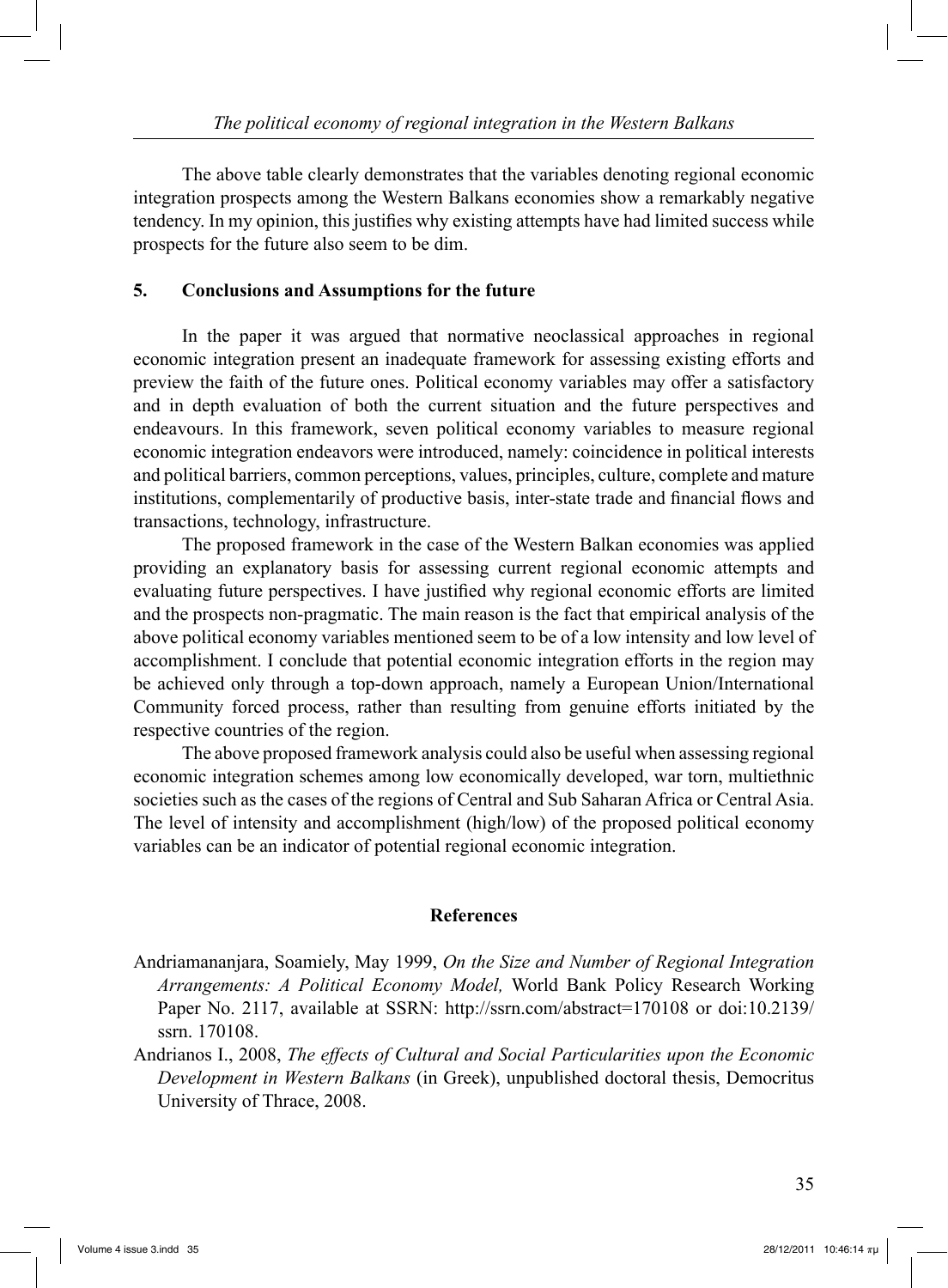Balassa, B., 1973, *The Theory of Economic Integration*. London: George Allen & Unwin.

- Baldwin, R., and Wyplosz, C., 2006, *The Economics of European Integration*, McGraw-Hill, Education: Berkshire.
- Balkan Monitor, 2010, http://www.balkan-monitor.eu/files/BalkanMonitor-2010\_Summary\_of\_Findings.pdf.
- Dascher, Kr. and Haupt, A., *The Political Economy of Regional Integration Projects at Borders Where Rich and Poor Meet: The Role of Cross-Border Shopping and Community Sorting* (April 2008), CESifo Working Paper Series No. 2280, available at SSRN: http:// ssrn.com/abstract=1120689
- Euractiv, 2010, http://www.euractiv.com/en/enlargement/perception-of-corruption-inwestern-balkans-increasing-news-495141 , published 11/6/2010.
- European Commission, 2009a, Communication from the Commission to the European Parliament and the Council, Kosovo – *Fulfilling its European Perspective* –, COM (2009) 5343, Brussels, 14/10/2009.
- European Commission, 2009b, *Conclusions on Serbia*. Extract from the Communication from the Commission to the Council and the European Parliament 'Enlargement Strategy and Main Challenges 2009-2010', COM(2009)533 final.
- European Commission, 2009c, *Conclusions on Montenegro*. Extract from the Communication from the Commission to the Council and the European Parliament 'Enlargement Strategy and Main Challenges 2009-2010', COM(2009)533 final.
- Grupe C. and Kušić S., 2005, 'Intra-regional cooperation in the Western Balkans: Under which conditions does it foster economic progress?', Discussion Paper 37, Center for the Study of Global Governance, LSE, London.
- Hazakis, K., 2010, 'From market economics to institutional embedness of economic development: key ethical issues for transition societies', *Int. J. Economic Policy in Emerging Economies*, 3, 4, pp. 385-397.
- Hazakis, K., 2011, 'Rethinking the interaction between FDI and competitiveness in West Balkans: an institutionalist approach', *Int. J. Economic Policy in Emerging Economies*, 4, 2, pp. 177-196.
- Koutsoukis K., 1999, *Political Development. Introduction in Theory, Methodological Perspectives and Empirical Research* (in Greek), Papazisis Publications, Athens.
- Koutsoukis N., Sklias P. and Roukanas S., 2011, 'The International Political Economy of Processes, Mechanisms and Dynamics for Sustainable Development: the Analytical Framework of Cultural Economics', *International Journal of Sustainable Society,*  (accepted for publication).
- Molle W., 1991, *The Economics of European Integration*. Aldreshot: Dartmouth.
- OECD, 2008, *Defining and Strengthening Sector Specific Sources of Competitiveness in the Western Balkans: Recommendation for a Regional Investment Strategy*.
- OECD, 2010, *Regional Competitiveness Initiative for the Western Balkans*. Presentation by OECD at the 5<sup>th</sup> Annual regional Event, Competitiveness, Finance and Economic Growth, May 18, 2010.